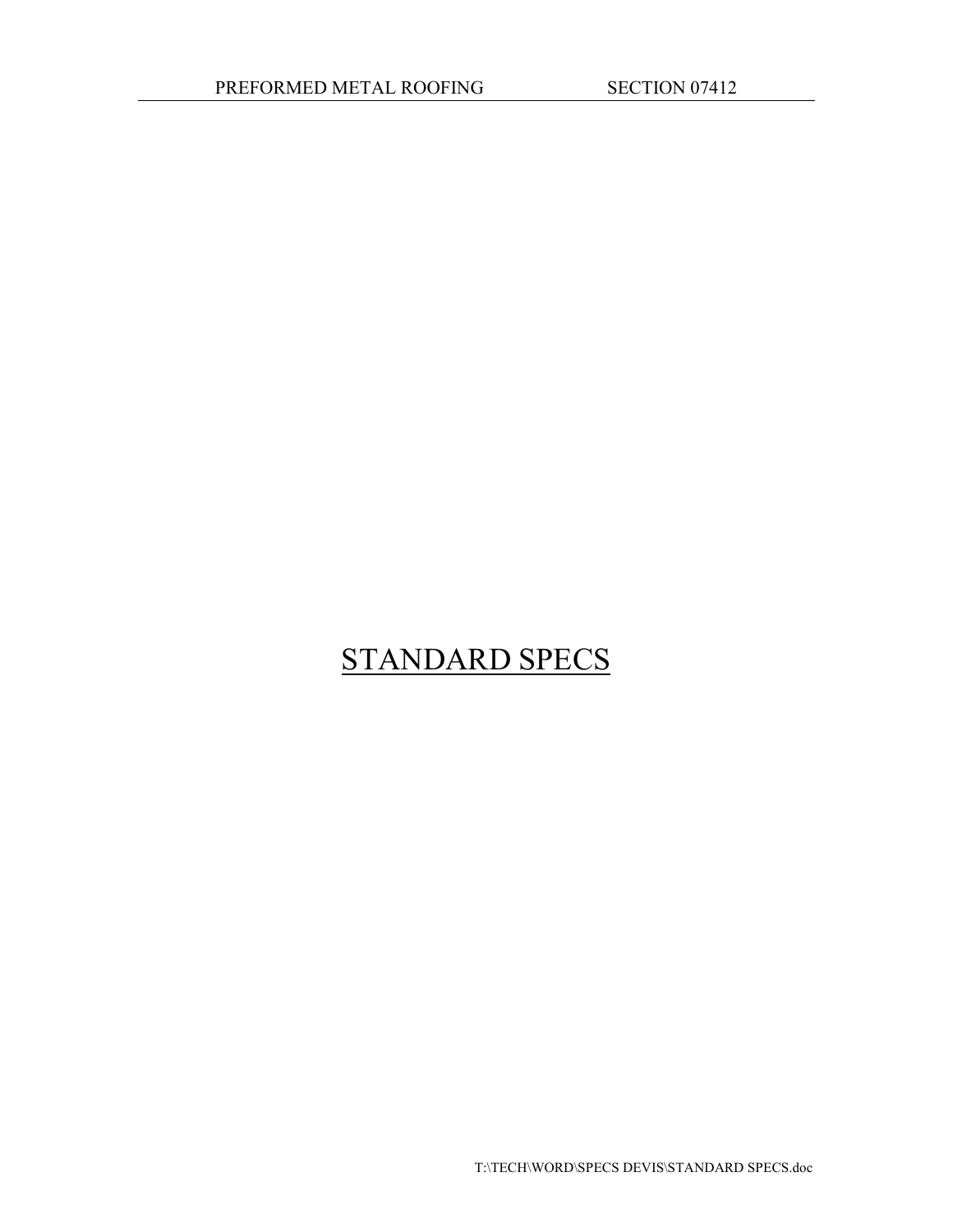#### 1. GENERAL

#### 1.1 Scope

The following specifications shall apply to hot dipped metallic coated sheet steel, pre-finish with colours of proven durability and suitable for exterior exposure as delivered from the coil coater, Perspectra/Weather X paint series. Application is limited to moderate exposure. It is not recommended for aggressive exposure.

#### 1.2 Samples and colour match

.1 Submit 100mm x 100mm (6" x 6") colour samples and full width of the steel cladding in accordance with section 01300.

.2 Colour Match. It is commercially impossible for each lot of pre-finished steel to be of an identical match. Colour match problems can be minimized if the following procedures are followed:

> .1 Orders for large projects which could involve more than one production order should be discussed with the supplier one the basic on one lot

.2 Attempt to ensure that each building is cladded with material from the same production lot.

.3 When a different production lot must be used for one elevation, such as could be involved in an addition, attempt to minimize colour variation by inserting an elevation change or break in the building structure.

#### 1.3 References

.1 ASTM A653/A653M-09a – Standard Specification for Steel Sheet Zinc-Coated (Galvanized) or Zinc-Iron Alloy-Coated (Galvannealed) by Hot-Dip Process.

.2 ASTM A792/A792-09M-09a – Standard Specification for Sheet Steel, 55% Aluminum-Zinc Alloy-Coated by the Hot Dip Process.

.3 CAN/CSA-S136-2007 – North American Specification for the Design of Cold-Formed Steel Structural Members.